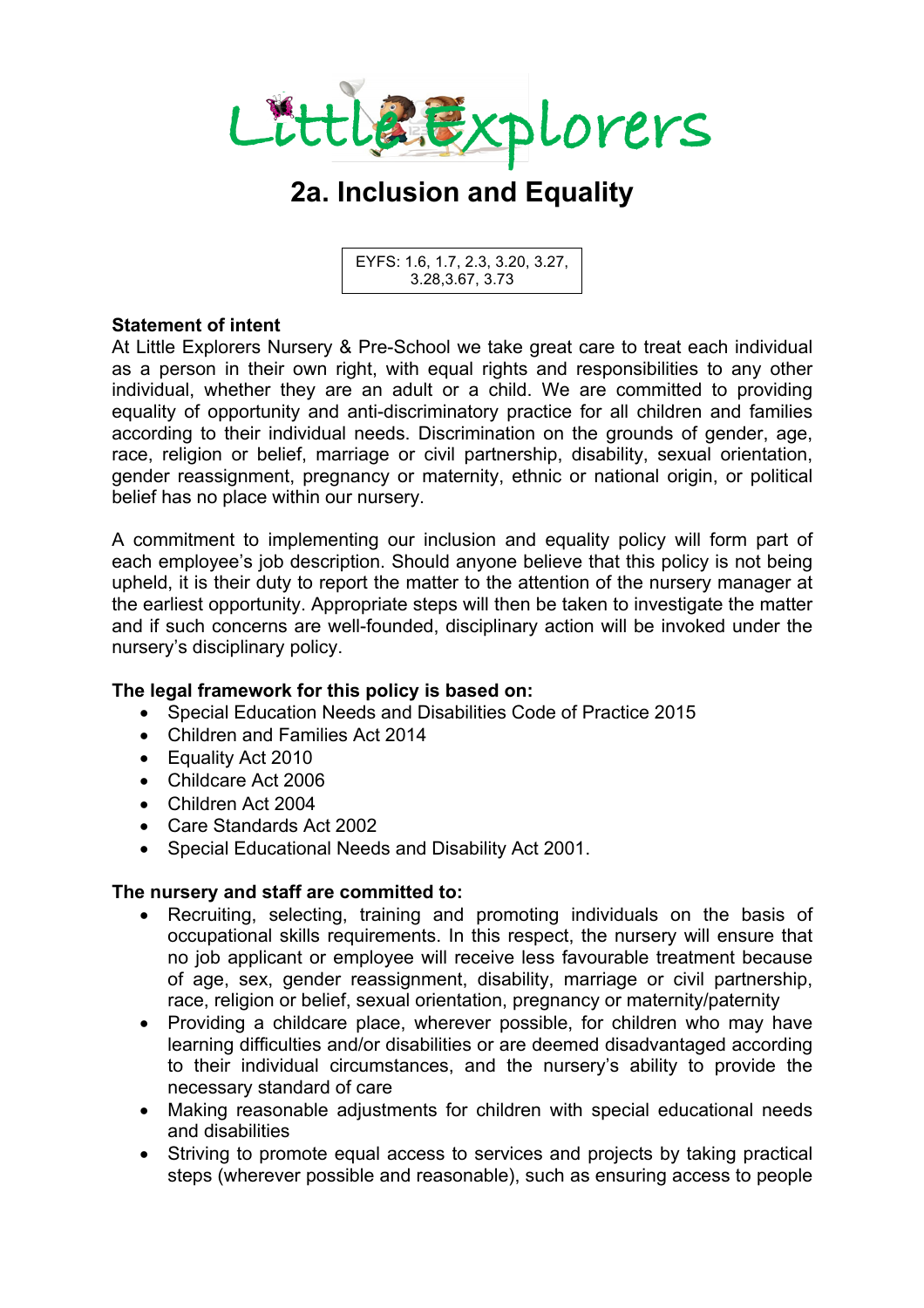

with additional needs and by producing materials in relevant languages and media for all children and their families

- Providing a secure environment in which all our children can flourish and all contributions are valued
- Including and valuing the contribution of all families to our understanding of equality, inclusion and diversity
- Providing positive non-stereotypical information
- Continually improving our knowledge and understanding of issues of equality, inclusion and diversity
- Regularly reviewing, monitoring and evaluating the effectiveness of inclusive practices to ensure they promote and value diversity and difference and that the policy is effective and practices are non-discriminatory
- Making inclusion a thread which runs through the entirety of the nursery, for example, by encouraging positive role models through the use of toys, imaginary play and activities, promoting non-stereotypical images and language and challenging all discriminatory behaviour (see dealing with discriminatory behaviour policy).

### **Admissions/service provision**

The nursery is accessible to all children and families in the local community and further afield through a comprehensive and inclusive admissions policy.

The nursery will strive to ensure that all services and projects are accessible and relevant to all groups and individuals in the community within targeted age groups.

#### **Recruitment**

Recruitment, promotion and other selection exercises such as redundancy selection will be conducted on the basis of merit, against objective criteria that avoid discrimination. Shortlisting should be done by more than one person if possible.

All members of the selection group will be committed to the inclusive practice set out in this policy and will have received appropriate training in this regard.

Application forms will be sent out along with a copy of the equal opportunities monitoring form. Application forms will not include questions that potentially discriminate on the grounds specified in the statement of intent.

Vacancies should generally be advertised to a diverse section of the labour market. Advertisements should avoid stereotyping or using wording that may discourage particular groups from applying.

At interview, no questions will be posed which potentially discriminate on the grounds specified in the statement of intent. All candidates will be asked the same questions and members of the selection group will not introduce nor use any personal knowledge of candidates acquired outside the selection process. Candidates will be given the opportunity to receive feedback on the reasons why they were not successful.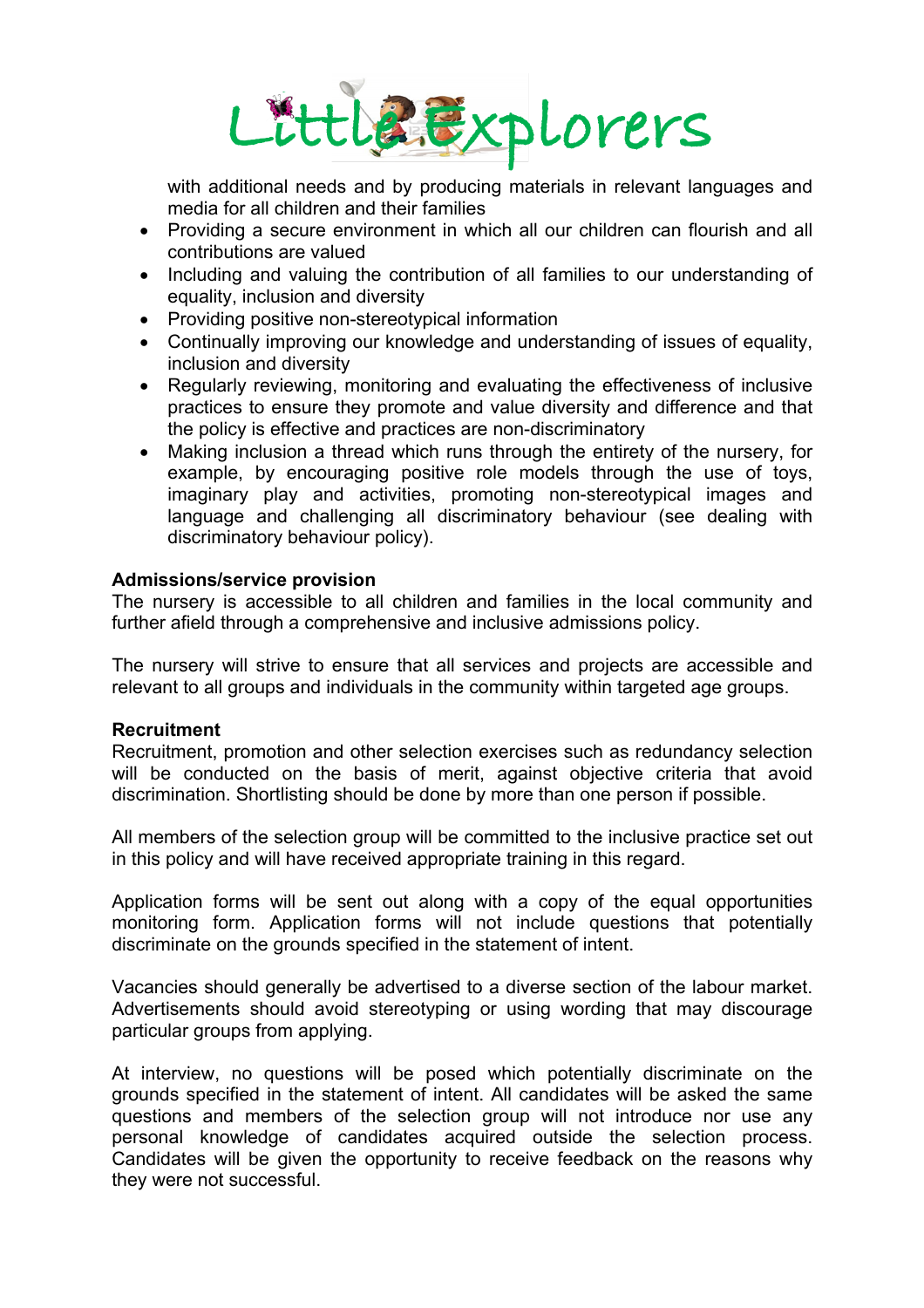

Under the Equality Act 2010 you can only ask questions prior to offering someone employment in the following circumstances:

- You need to establish whether the applicant will be able to comply with a requirement to undergo an assessment (i.e. an interview or selection test)
- You need to establish whether the applicant will be able to carry out a function that is intrinsic to the work concerned
- You want to monitor diversity in the range of people applying for work
- You want to take positive action towards a particular group for example offering a guaranteed interview scheme
- You require someone with a particular disability because of an occupational requirement for the job.

The national College for Teaching and Leadership provides further guidance specific to working with children:

*Providers have a responsibility to ensure that practitioners have the health and physical capacity to teach and will not put children and young people at risk of harm. The activities that a practitioner must be able to perform are set out in the Education (Health Standards England) Regulations 2003. Providers are responsible for ensuring that only practitioners who have the capacity to teach remain on the staff team.*

*People with disabilities or chronic illnesses may have the capacity to teach, just as those without disabilities or medical conditions may be unsuitable to teach. Further information on training to teach with a disability is available from the DfE website.*

*Successful applicants offered a position may be asked to complete a fitness questionnaire prior to commencing the programme. Providers should not ask all-encompassing health questions, but should ensure that they only ask targeted and relevant health-related questions, which are necessary to ensure that a person is able to teach.*

### **Staff**

It is the policy of Little Explorers Nursery & Pre-School not to discriminate in the treatment of individuals. All staff are expected to co-operate with the implementation, monitoring and improvement of this and other policies. All staff are expected to challenge language, actions, behaviours and attitudes which are oppressive or discriminatory on the grounds specified in this policy and recognise and celebrate other cultures and traditions. All staff are expected to participate in equality and inclusion training.

Staff will follow the 'Dealing with Discriminatory Behaviour' policy where applicable to report any discriminatory behaviours observed.